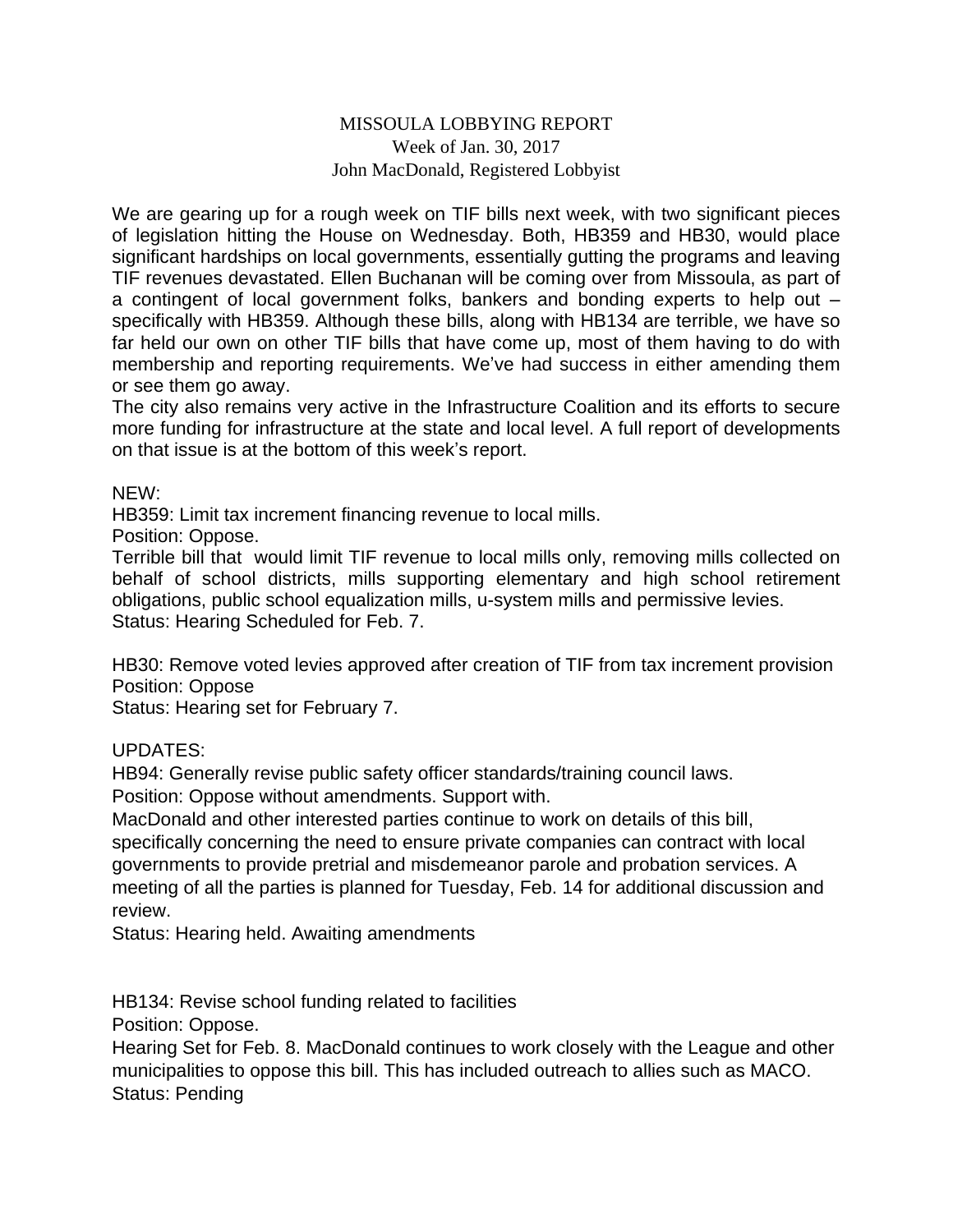SB34: Amend laws related to an urban renewal agency board of commissioners Position: Oppose without amendments. Support with.

After passing out of committee without the amendment we wanted, this was scheduled for a second reading on the Senate floor, but the sponsor pulled it. He has indicated he intends to return the bill to Senate Local Government and table it.

Status: Passed Senate Local Government. Floor action canceled. Sitting in committee

SB27: Amend TIF laws related to public hearings and reporting.

Position: (Changed) Support Amended Version

Kelly Lynch and Tim Burton with the league met with the sponsor and got agreement on amendments approved by the City of Missoula and others that address our concerns as well as the sponsor's concerns about reporting requirements.

Status: Passed Senate. Referred to House Tax.

HB250: Require county and school district approval for adoption of TIF provision Position: Oppose. (Amendments may be offered)

The league was working on amendments, but the bill was tabled in committee on Feb. 2 Status: House Local Government TABLED

HB181: Establish requirements for police dogs.

Position: Oppose without amendments.

MacDonald testified on behalf of the Missoula police in opposition to this bill. Committee tabled it on a voice vote Jan. 24<sup>th</sup>.

Status: Tabled in House Judiciary Committee.

HB194: Prohibit local restrictions on electronic devices while driving.

Position: Oppose

MacDonald testified against, along with representatives from other communities, law enforcement and the League. Bill made it out committee Jan. 20 on a narrow vote, but died on the floor.

Status: DIED on House floor.

SB130: Revise tax increment finance laws

Position: Support

MacDonald testified along with the league and MACO at Jan. 24 hearing on this bill that add to the definition of costs that can be paid with TIF money. Would include for energy efficiency expenditures.

Status: TABLED in Senate Local Government.

SB106:Revise laws related to use of certain chemical de-icers on Montana highways. Position: Oppose.

Status: PASSED Senate Transportation. Headed to the full Senate.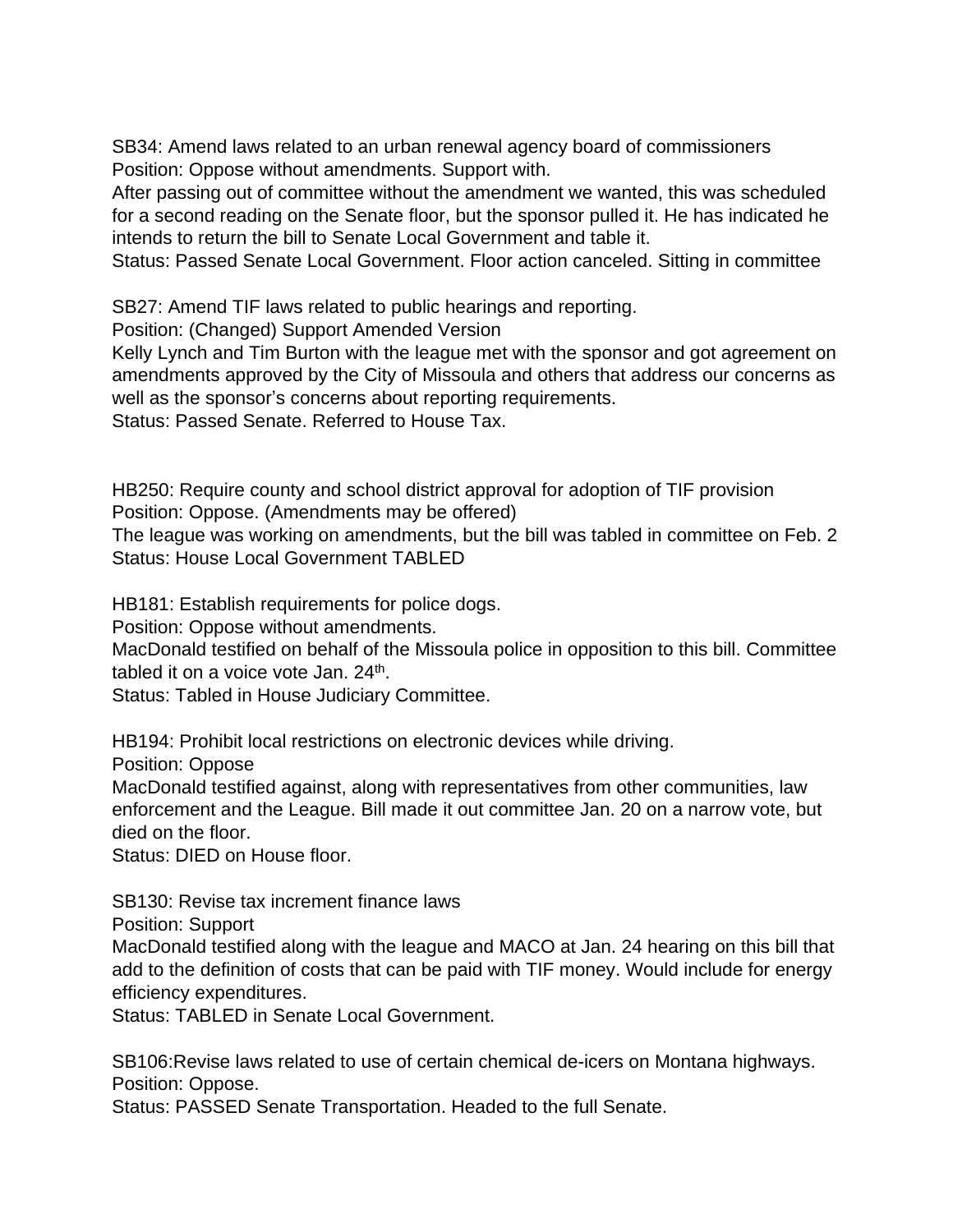SB98: Property ownership fairness act.

Position: Oppose.

MacDonald unable to attend the Jan.  $27<sup>th</sup>$  hearing, but we are on record opposing this bill and will be directly lobbying legislators to oppose it. The bill has a substantial fiscal note and is unlikely to pass.

Status: Hearing held Jan. 27 in Senate Judiciary. Awaiting executive action.

SB155: Prohibit local government regulation of agricultural seed Position: Oppose. Status: Referred to Senate Ag and Livestock

LC2325: Local option infrastructure investment and property tax relief act Position: Support

This bill is still in draft, but we are already in talks with supporters as well as known opponents to lay the ground work for this to hopefully move forward. This included direct lobbying by MacDonald of several legislators.

Status: Bill not yet introduced.

LC1152: Generally revise laws related to non-discrimination Position: Support/Monitor Status: Bill not yet introduced.

LC1769: Limit TIF revenue to local mills Position: Oppose Language just came out. We will be opposing and need to get comments Status: Bill drafted. Expect it to be scheduled for hearing soon.

LC1152:

## ADDITIONAL DIRECT LOBBYING:

Along with the league and others, we are active participants in the Montana Infrastructure Coalition, helping raise awareness of infrastructure needs and building support among legislative members. Efforts include direct contact with more than a dozen lawmakers in the House and Senate. We have been actively seeking support from legislators o HB14, the long-range bonding bill for infrastructure projects.

## COALITION UPDATE:

Fuel Tax: Sponsor is Rep. Frank Garner, R, with a growing list of co-sponsors. The bill is currently called the Bridge and Road Safety and Accountability Act. We expect a bill draft by Tuesday Feb. 7 and the coalition believes – and is planning for – a hearing before House Transportation on Wednesday, Feb. 15 at 3 p.m. We are going to want to help pack the room if we can.